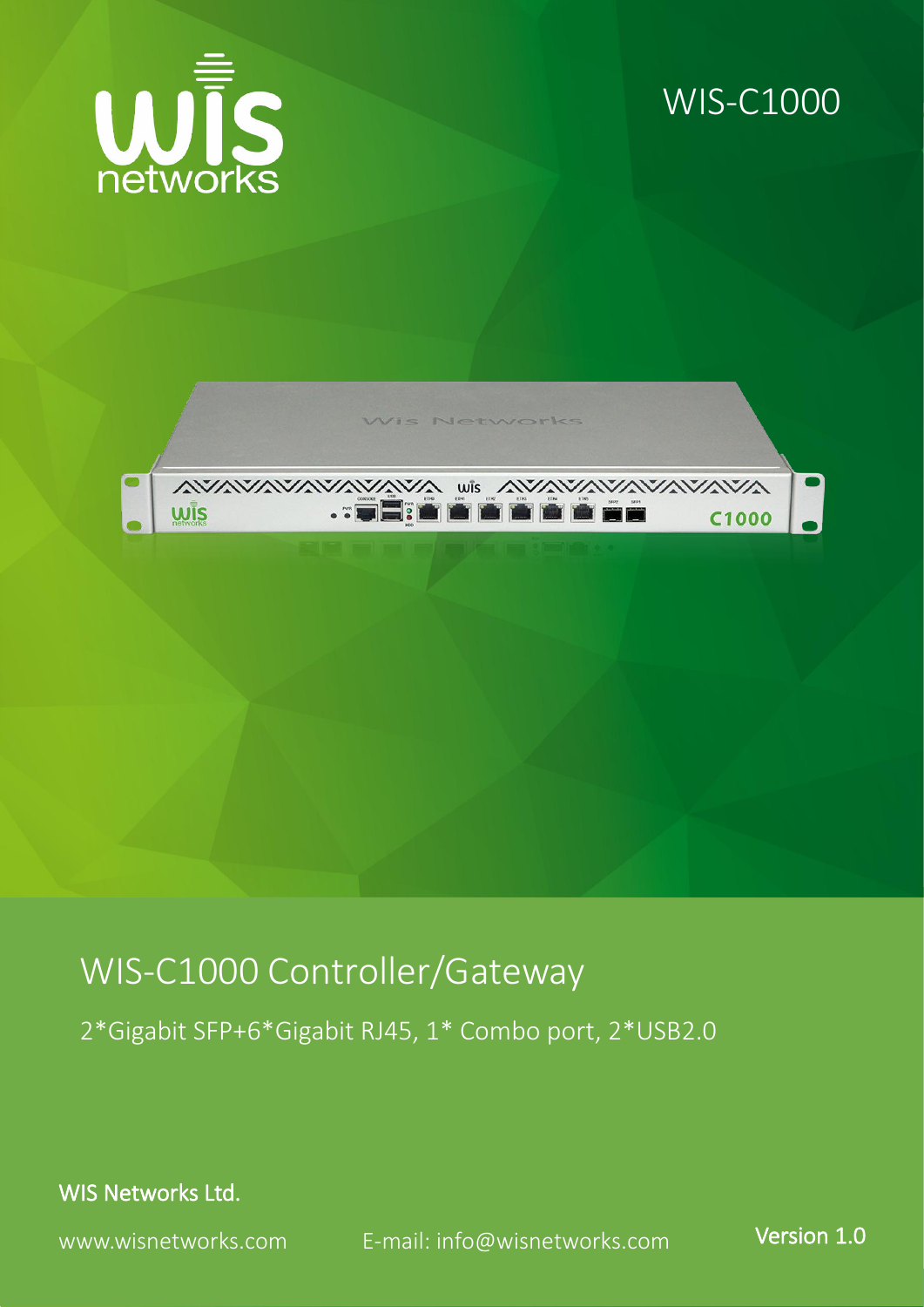#### **Product Overview**

WIS-C1000 is a multi-WAN hotspot gateway which is ideal for Internet service provider or hotels / restaurant. It is full featured with captive web portal authentication and PPPoE authentication, along with Wisnetworks unique powerful user account management feature for bandwidth usage limit and time/date limit. The gateway supports up to 50,000 sessions and more than 1000 online users, using the 11-inch rack-mount design, built-in power supply. Integrating Wisnetworks intelligent QoS and APP management feature,

WIS-C1000 helps you build a professional ISP level network easily and quickly, and provide you best Internet experience for WISP, Hotel and other industries.



ISP-3

ISP-

HiFi Audio<br>Gaming<br>Video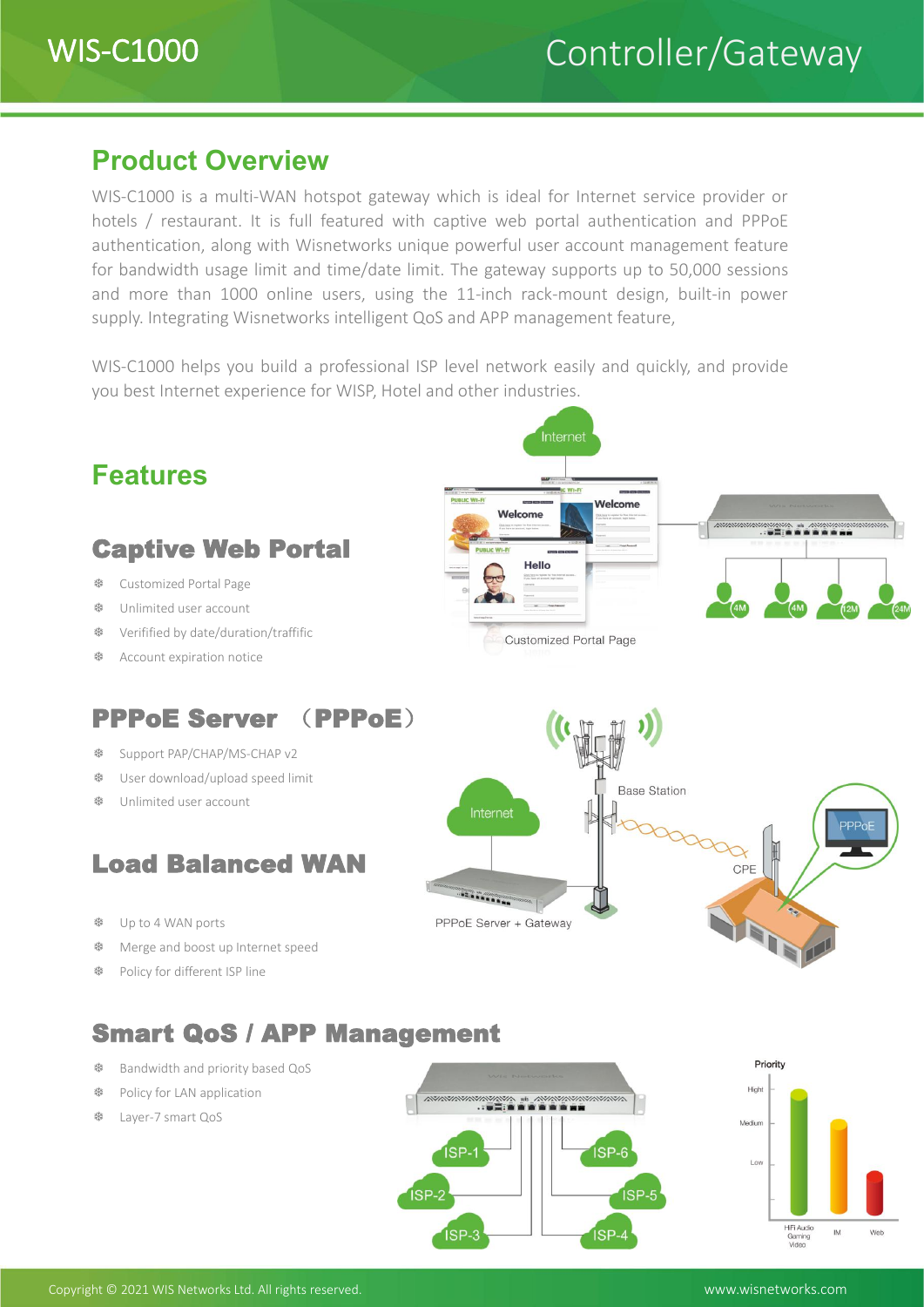

### WIS-C1000 Controller/Gateway

**Network Topology**

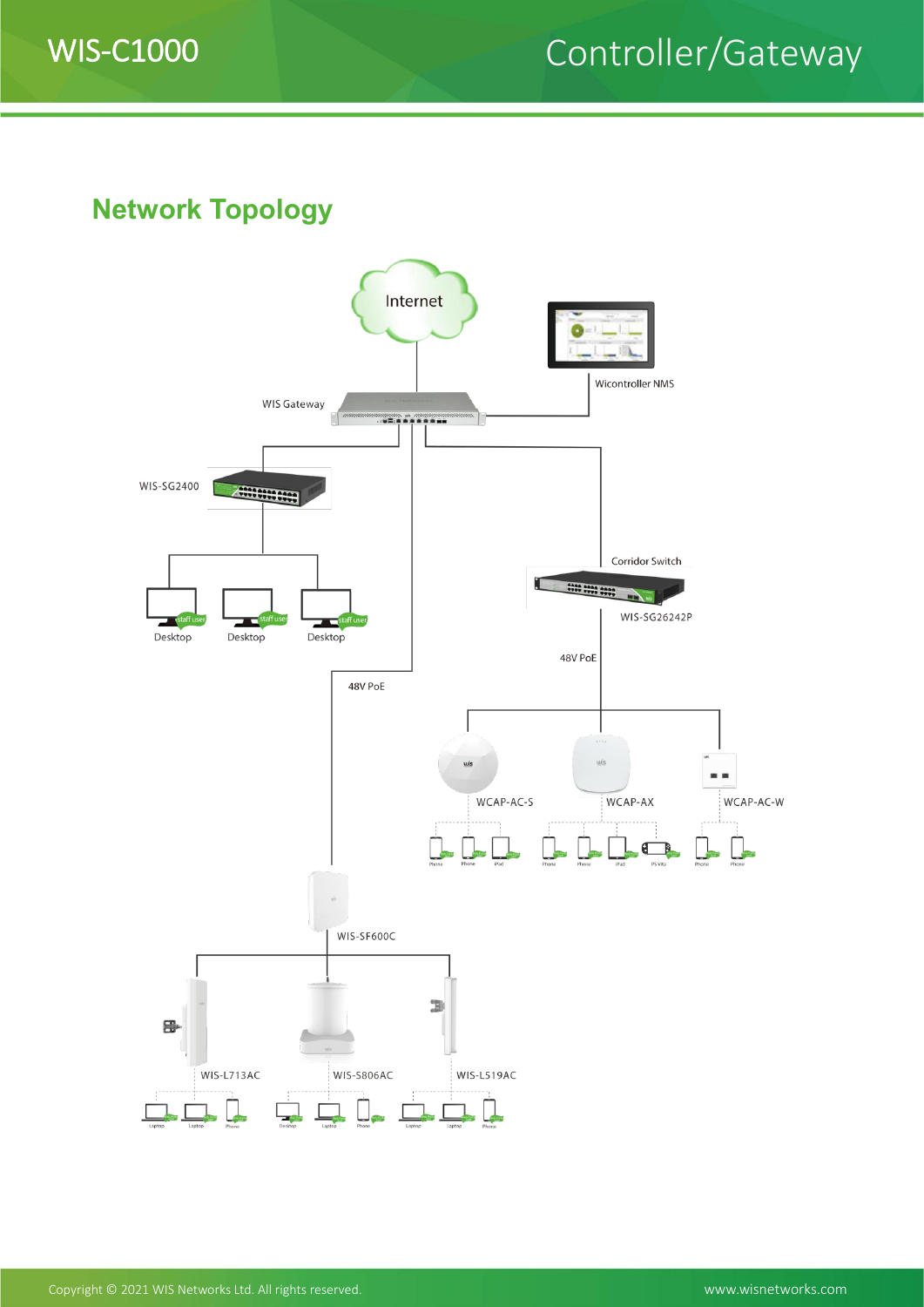# WIS-C1000 Controller/Gateway

| <b>HARDWARE</b>              |                                        | <b>NETWORKS</b>      |
|------------------------------|----------------------------------------|----------------------|
|                              | - 2*Gigabit SFP port                   | <b>Traffific Dia</b> |
| <b>Interface</b>             | - 6*Gigabit Ethernet ports             |                      |
|                              | - 1* Console port                      | <b>Online Host</b>   |
|                              | $-2 \times$ USB2.0                     | <b>Monitoring</b>    |
|                              | - Reset                                | <b>Online APP</b>    |
| <b>CPU</b>                   | Intel Core i5-3470 4*cores, 3.2GHz     | <b>Monitoring</b>    |
| <b>RAM</b>                   | - 8GB                                  | <b>User Monito</b>   |
| HDD                          | - 32GB                                 |                      |
| <b>LED</b>                   | - Power                                | <b>Device State</b>  |
| <b>Indicators</b>            | - HDD                                  | <b>NETWORK A</b>     |
| Power                        | - Input: 100-240 VAC, 50/60 Hz         | <b>System Logs</b>   |
| <b>Dimensions</b>            | $-10(442*256*44mm)$                    | <b>ARP Logs</b>      |
| <b>Environmental</b>         | Operating Temperature: 0°C to 70°C     | <b>PPPoE Logs</b>    |
| <b>Conditions</b>            | 3Operating Humidity: 10% to 80%        | <b>Web Portal</b>    |
|                              | non-condensing                         | <b>Firewall/ACI</b>  |
| <b>AUTHENTICATION SERVER</b> |                                        | <b>Logs</b>          |
| <b>Authentication</b>        | - Captive web portal                   | <b>Website Log</b>   |
| <b>Types</b>                 | - PPPoE Server                         |                      |
| <b>Customizable</b>          | - Yes                                  | <b>NETWORKS</b>      |
| <b>Captive Portal</b>        |                                        | <b>Internet Pro</b>  |
| <b>User Exception</b>        | - Yes                                  | <b>DHCP Serve</b>    |
| <b>Local Account</b>         | - Yes                                  | <b>DHCP Relay</b>    |
| <b>Database</b>              |                                        | <b>Network Ad</b>    |
| <b>Expiration /</b>          | - Customized                           | <b>Translation</b>   |
| <b>Offifiine Notice</b>      |                                        | <b>Local DNS</b>     |
| <b>USER MANAGEMENT</b>       |                                        | <b>Records</b>       |
| <b>Account Number</b>        | - Unlimited                            | <b>VPN</b>           |
| <b>Bind MAC / IP</b>         | - Yes                                  | <b>DNS</b>           |
| <b>Validate Period</b>       | - By Date / Duration / Traffific Usage |                      |
| <b>Speed Limit</b>           | - Yes                                  |                      |
| <b>Change</b>                | - Allow authenticated users to modify  |                      |
| <b>Password</b>              | their own login password               |                      |
| <b>Session Limit</b>         | - Yes                                  |                      |

| <b>NETWORK STATUS</b>                  |                                        |  |  |  |  |
|----------------------------------------|----------------------------------------|--|--|--|--|
| <b>Traffific Diagram</b>               | - Yes                                  |  |  |  |  |
|                                        | - Ethernet LEDs                        |  |  |  |  |
| <b>Online Host</b>                     | - Power                                |  |  |  |  |
| <b>Monitoring</b>                      | - System                               |  |  |  |  |
| <b>Online APP</b><br><b>Monitoring</b> | - Input: 100-240 VAC, 50/60 Hz         |  |  |  |  |
| <b>User Monitor</b>                    | - Portal / PPPoE / DHCP                |  |  |  |  |
| <b>Device Status</b>                   | - CPU / Memory/ Session                |  |  |  |  |
| <b>NETWORK ACTIVITY LOGS</b>           |                                        |  |  |  |  |
| <b>System Logs</b>                     | - Yes                                  |  |  |  |  |
| <b>ARP Logs</b>                        | - Yes                                  |  |  |  |  |
| <b>PPPoE Logs</b>                      | - Yes                                  |  |  |  |  |
| <b>Web Portal Logs</b>                 | - Yes                                  |  |  |  |  |
| <b>Firewall/ACL</b><br>Logs            | - Yes                                  |  |  |  |  |
| <b>Website Logs</b>                    | - Yes                                  |  |  |  |  |
| <b>NETWORK SERVICES</b>                |                                        |  |  |  |  |
| <b>Internet Protocol</b>               | - Unlimited                            |  |  |  |  |
| <b>DHCP Server</b>                     | - Yes                                  |  |  |  |  |
| <b>DHCP Relay</b>                      | - By Date / Duration / Traffific Usage |  |  |  |  |
| <b>Network Address</b>                 |                                        |  |  |  |  |
| <b>Translation</b>                     | - Yes                                  |  |  |  |  |
| <b>Local DNS</b>                       | - Allow authenticated users to modify  |  |  |  |  |
| <b>Records</b>                         | their own login password               |  |  |  |  |
| VPN                                    | -n2n, PPTP, IPsec, OpenVpn             |  |  |  |  |
| <b>DNS</b>                             | -DDNS, SMARTDNS                        |  |  |  |  |